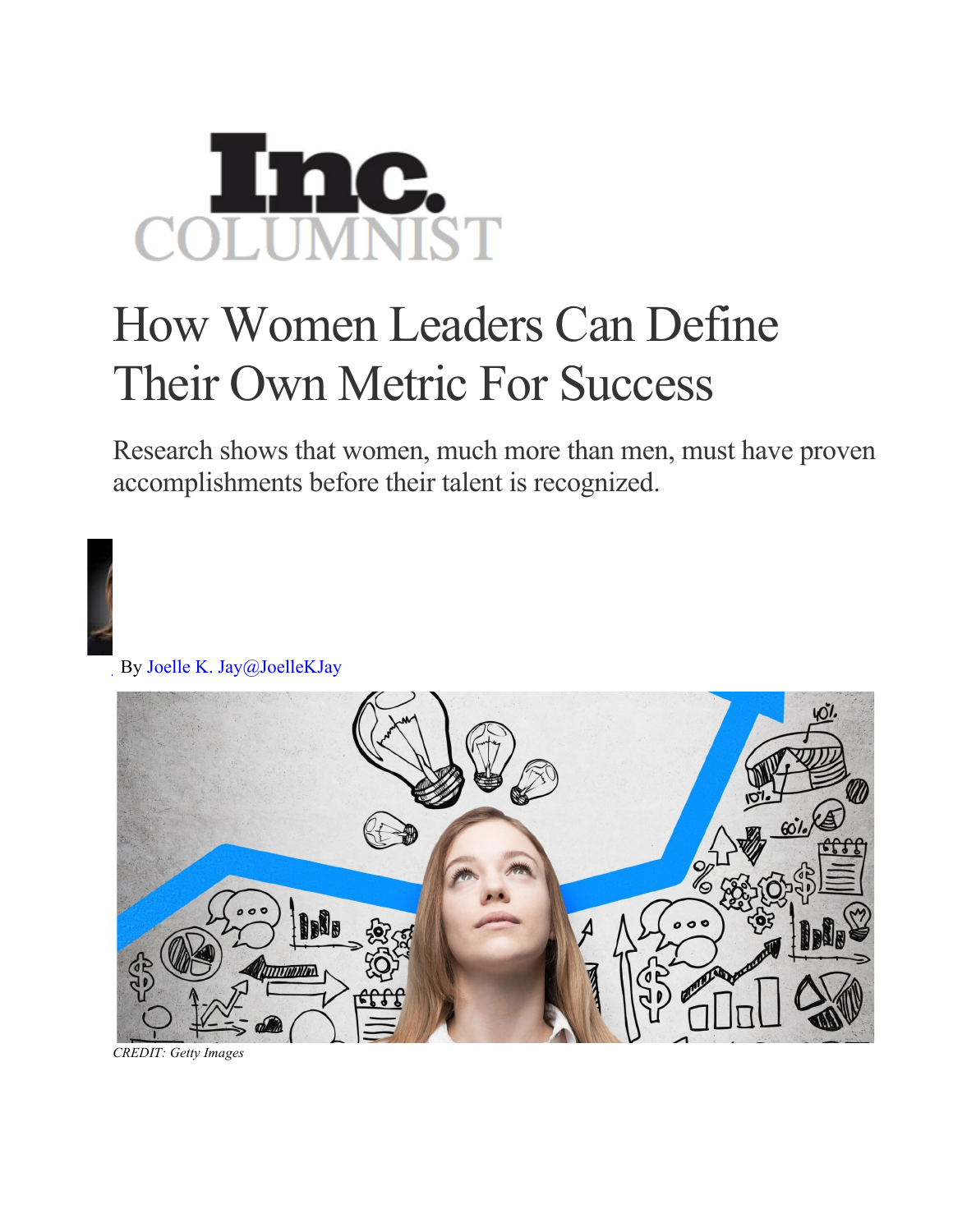You can make great strides in your career by understanding the advantages of exceptional performance, and how to make that performance count. Performance is the degree to which you do your job well. Your performance is measured by your results, using whatever outcomes matter most in your organization and your role in the organization.

Leaders strive to have meaningful results. They want to know their efforts will make a positive impact on their careers, whether that means building their reputation, getting new opportunities, or being rewarded for their good work. Unfortunately, there is no guarantee. Corporate life is more complex than that.

Many company leaders believe that their performance will count for everything; however, in complicated and changing organizations, it doesn't. When it comes time for career advancement, you cannot always control what happens to you or believe that your performance will count for everything. But, you can take steps to ensure that good things do happen and allow your performance to be the foundation to that success.

Performance becomes a dilemma for women when it doesn't seem to count the way it should--you do your best, get great feedback, and nothing happens. Research shows that women, much more than men, must have proven accomplishments before their talent is recognized.

The perfect performance environment would be a true meritocracy--a system in which people chosen to advance were selected on the basis of their ability. Performance is certainly not the metric from which people are evaluated, but it is the most important. Performance is a clear indicator of success and understanding when to deliver peak performance and showcasing it appropriately cornerstones a place for a successful career.

Leaders can lose sight of this when they forget to prioritize and advocate for their own good performance for several reasons. For instance, performance measures may not be clear in your organization, or maybe you're the one who is not entirely clear on those measures. Clarifying those priorities can make identifying your performance more obvious and directed. You can also become focused on the wrong thing--the next job, office politics, or the fire drill of the moment, instead of your results. In addition, you can neglect to track changes in your performance measures overtime. Your performance measure changes as your jobs change throughout your career. Be sure you are staying current.

A final, and potential disastrous mistake is forgetting to identify, communicate, and improve your results. You don't have to overdo it, but you do have to own your performance. No one else will do it for you.